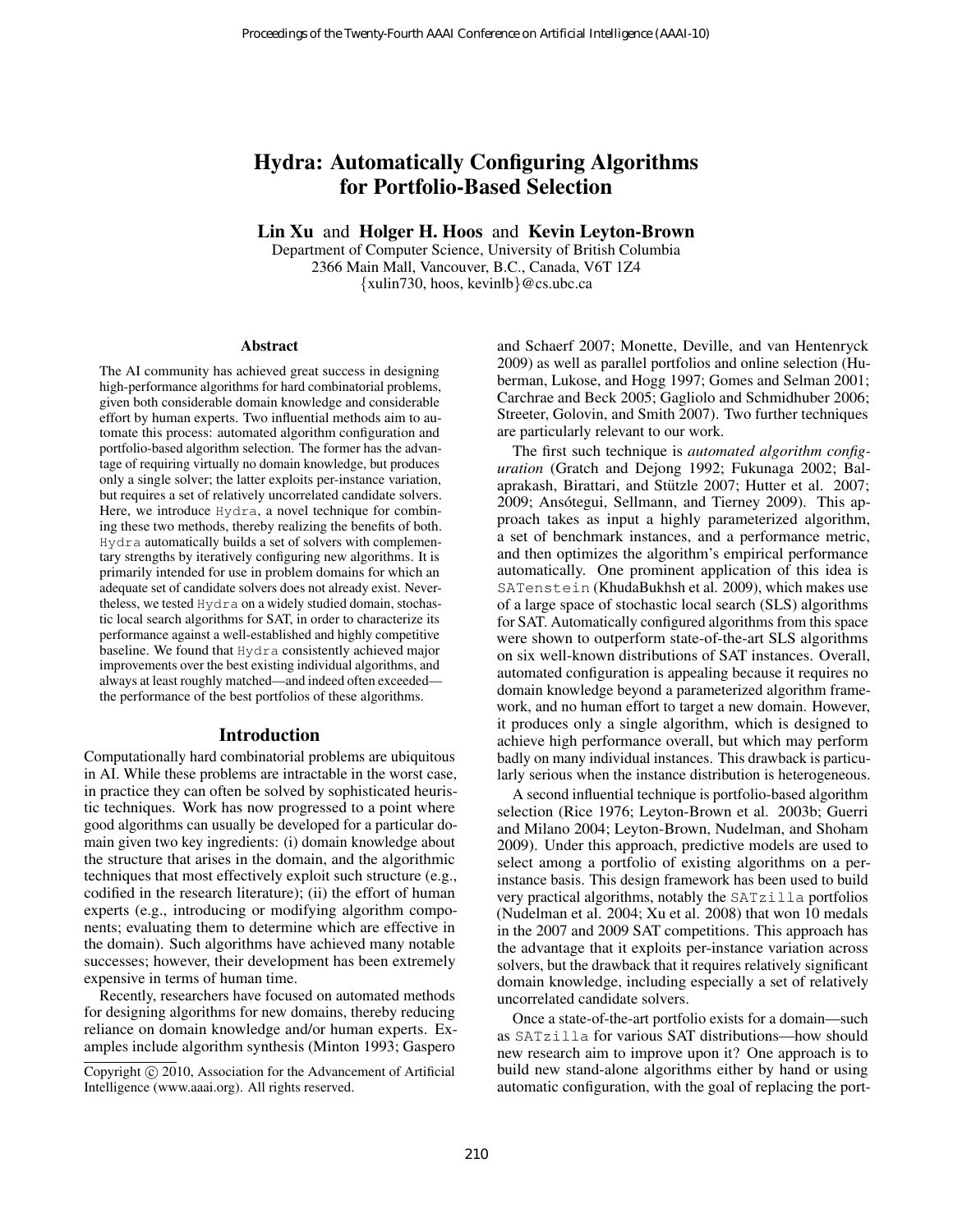folio. This approach has the drawback that it reinvents the wheel: the new algorithm must perform well on all the instances for which the portfolio is already effective, and must also make additional progress. Alternatively, we might try to build a new algorithm to *complement* the portfolio, which has been dubbed "boosting as a metaphor for algorithm design" (Leyton-Brown et al. 2003a). The boosting algorithm in machine learning builds an ensemble of classifiers by focusing on problems that are handled poorly by the existing ensemble. The proposal is to approach algorithm design analogously, focusing on problems for which the existing portfolio performs poorly. In particular, the suggestion is to use sampling (with replacement) to generate a new benchmark distribution that will be harder for an existing portfolio, and for new algorithms to attempt to minimize average runtime on this benchmark. Indeed, such a method was shown to be very effective for inducing new, hard distributions. While we agree with the core idea of aiming explicitly to build algorithms that will complement a portfolio, we have come to disagree with its concrete realization as described most thoroughly by Leyton-Brown, Nudelman, and Shoham (2009), realizing that average performance on a new benchmark distribution is not always an adequate proxy for the extent to which a new algorithm would complement a portfolio.

We note that a region of the original distribution that is exceedingly hard for all candidate algorithms can dominate the new distribution, leading to stagnation. A further problem is illustrated in the following, more complex example (due to Frank Hutter). Consider a uniform distribution over instance types  $A$ ,  $B$ , and  $C$ . The current portfolio solves  $C$  instances in 0.01 seconds, and A and B instances in 20 seconds each. The new distribution  $S$  thus emphasizes instance types  $A$  and  $B$ . There are three kinds of algorithms.  $X$  algorithms solve A instances in  $0.1 \pm \varepsilon$  seconds and B instances in  $100 \pm \varepsilon$ seconds each, where  $\varepsilon$  is a number between 0 and 0.01; the actual runtime varies randomly within this range across given algorithm–instance pairs.  $Y$  algorithms solve  $B$  instances in  $0.1 \pm \varepsilon$  seconds and A instances in  $100 \pm \varepsilon$  seconds each. Z algorithms solve both A and B instances in  $25\pm\varepsilon$  seconds each. All three algorithm types solve C instances in  $10 \pm \varepsilon$ seconds each. The best average performance on S will be achieved by some  $Z$  algorithm, which we thus add to the portfolio. However, observe that this new  $Z$  algorithm is dominated by the current portfolio. Thus our new distribution  $S'$  will be the same as  $S$ . The process thus stagnates (endless algorithms of type  $Z$  exist), and we never add any  $X$  or  $Y$ algorithm to the portfolio, although adding any pair of these would lead to improved overall performance.

In this paper we introduce Hydra, a new method for automatically designing algorithms to complement a portfolio. This name is inspired by the Lernaean Hydra, a mythological, multi-headed beast that grew new heads for those cut off during its struggle with Greek hero Heracles. Hydra, given only a highly parameterized algorithm and a set of instance features, automatically generates a set of configurations that form an effective portfolio. It thus does not require any domain knowledge in the form of existing algorithms or algorithm components that are expected to work well, and can be applied to any problem. Hydra is an anytime algorithm: it begins by identifying a single configuration with the best overall performance, and then iteratively adds algorithms to the portfolio. It is also able to drop previously added algorithms when they are no longer helpful.

Hydra differs in key respects from stochastic offline programming (SOP), another recent method that performs instance-specific selection from an automatically generated set of search algorithms (Malitsky and Sellmann 2009). Firstly, SOP assumes that each of these algorithms has a particular structure, iteratively (i) sampling from a distribution over heuristics and (ii) using the sampled heuristic for one search step. In contrast, Hydra works with any parameterized algorithm. Secondly, SOP clusters the instances based on features and then builds one algorithm for each cluster, while Hydra considers all instances at each iteration and uses features solely for portfolio-based selection. Finally, SOP builds its set of algorithms using a custom optimization method, while Hydra can make use of any algorithm configuration procedure and portfolio building technique.

We also note that CPHYDRA (O'Mahony et al. 2008) has a name similar to our Hydra. CPHYDRA is a portfolio-based solver for constraint programming problems that uses casebased reasoning to determine a sequential schedule, which specifies how long to run each solver from a portfolio. It can be viewed as an approach for algorithm selection in a particular domain. In contrast, Hydra is a general method for combining portfolio-based algorithm selection with automated algorithm configuration.

Hydra offers the greatest potential benefit in domains where only one highly parameterized algorithm is competitive (e.g., certain distributions of mixed-integer programming problems), and the least potential benefit in domains where a wide variety of strong, uncorrelated solvers already exist. Nevertheless, we chose to evaluate Hydra on SAT—possibly the most extreme example of the latter category—effectively building a SATzilla of SATensteins. We did so for several reasons. Most of all, to demonstrate the usefulness of the approach, we considered it important to work on a problem for which the state of the art is known to be very strong. SLS-based SAT algorithms have been the subject of a large and sustained research effort over the past two decades, and the success of SATzilla demonstrates that existing SAT algorithms can be combined together to form very strong portfolios. The bar is thus set extremely high in this domain. Further, studying SLS for SAT also offered several pragmatic benefits: a wide variety of datasets exist and are agreed to be interesting; effective instance-based features are available; and SATenstein is a suitable configuration target. Finally, because SAT is an important problem, even small improvements are significant.

In our experiments, Hydra consistently achieved significant improvements over the best existing individual algorithms designed both by human experts and automatic configuration methods. More importantly, it always at least roughly matched—and indeed often exceeded—the performance of the best portfolio of such algorithms. We believe that Hydra's performance on SAT is suggestive of its promise in other domains, in which there is no strong incumbent portfolio against which we could compare.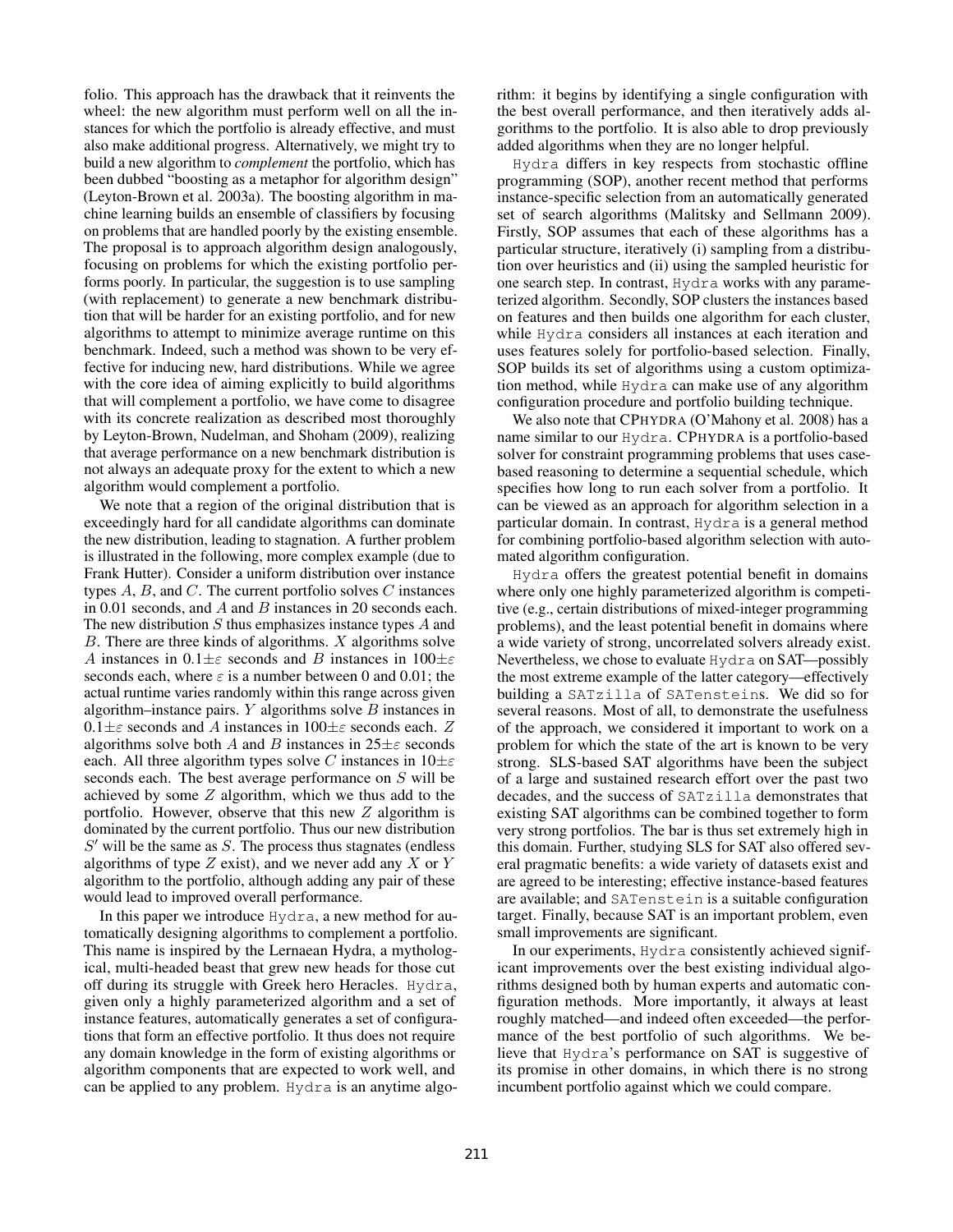# Hydra

The key idea behind Hydra is that a new candidate algorithm should be preferred exactly to the extent that it improves upon the performance of a (slightly idealized) portfolio. Hydra is thus implemented by changing the performance measure given to the algorithm configuration. A candidate algorithm is scored with its actual performance in cases where it is better than the existing portfolio, but with *the portfolio's performance* in cases where it is worse. Thus an algorithm is not penalized for bad performance on instances for which it should not be selected anyway, but is only rewarded to the extent that it outperforms the portfolio. The examples given earlier would be handled properly by this approach: the presence of intractable instances does not lead us to ignore performance gains elsewhere, and  $X$  and  $Y$  algorithms would be chosen in the first two iterations.

As shown in pseudocode, Hydra takes five inputs: a parameterized solver  $s$ , a set of training problem instances  $I$ , an algorithm configuration procedure  $AC$  with a performance metric  $m$  to be optimized, and a procedure  $PB$  for building portfolio-based algorithm selectors.

In its first iteration,  $Hydra$  uses configurator  $AC$  to produce a configuration of  $s$ , dubbed  $s<sub>1</sub>$ , that is optimized on training set I according to performance metric  $m$ . Solver  $s_1$  is then run on all instances of I in order to collect data that can eventually be input to  $PB$ ; runs performed during the earlier configuration process can be cached and reused as appropriate. We define portfolio  $P_1$  as the portfolio that always selects  $s_1$ , and solver set  $S_1$  as  $\{s_1\}.$ 

Then, in each subsequent iteration  $k \geq 2$ , Hydra defines a modified performance metric  $m_k$  as the better of the performance of the solver being assessed and the performance of the current portfolio, both measured according to performance metric  $m$ . The configurator  $AC$  is run to find a configuration  $s_k$  of s that optimizes  $m_k$  on the entire training set I. As before, the resulting solver is evaluated on the entire set  $I$  and then added to the solver set  $S$ . We then use  $PB$  to construct a new portfolio  $P_k$  from the given set of solvers. In each iteration of Hydra, the size of the candidate solver set  $S_k$  grows by one; however,  $PB$  may drop solvers that do not contribute to the performance of portfolio  $P_k$  (this is done, e.g., in SATzilla (Xu et al. 2008)). Slightly modifying the second example we gave earlier, if  $Z$  algorithms have slightly *better* performance on A and B instances than the current portfolio, some Z algorithm *will* be chosen in the first iteration. However,  $X$  and  $Y$  algorithms are chosen in the next two iterations, at which point the  $Z$  algorithm will be dropped, because it is dominated by the pair of  $X$  and  $Y$ algorithms.

Hydra can be terminated using various criteria, such as a user-specified bound on the number of iterations and/or a total computation-time budget.

The algorithm configuration procedure AC used within Hydra must be able to deal efficiently with configurations having equal performance on some or all instances, because such configurations can be expected to be encountered frequently. (For example, all configurations dominated by portfolio  $P_{k-1}$  will have equal performance under performance metric  $m_k$ .) It is also possible to exploit  $m_k$  for computa**Procedure** Hydra(s,  $I$ ,  $AC$ ,  $m$ ,  $PB$ )

| <b>Input:</b> Parametric solver $s$ ; Instance set $I$ ; |
|----------------------------------------------------------|
| Algorithm configurator $AC$ ;                            |
| Performance metric $m$ ;                                 |
| Portfolio builder PB                                     |
| <b>Output:</b> Portfolio $P$                             |

 $k := 1; m_1 = m;$ 

obtain a solver  $s_1$  by running configurator  $AC$  on parametric solver s and instance set I with performance metric  $m_1$ ;

measure performance of  $s_1$  on all instances in I, using performance metric m;

let  $P_1$  by a portfolio that always selects  $s_1$ ;

| let $S_1 := \{s_1\};$<br>while <i>termination condition not satisfied</i> do |
|------------------------------------------------------------------------------|
| $k := k + 1$ ;                                                               |
| define performance metric $m_k$ as the bet                                   |
| performance of the solver being assessed                                     |

| performance of the solver being assessed and the<br>performance of portfolio $P_{k-1}$ , both measured using<br>performance metric $m$ ;   |
|--------------------------------------------------------------------------------------------------------------------------------------------|
| obtain a new solver $s_k$ by running configurator $AC$ on<br>parametric solver $s$ and instance set $I$ with performance<br>metric $m_k$ ; |
| measure performance of $s_k$ on all instances in I, using<br>performance metric $m$ ;<br>$\alpha$ $\alpha$ $\beta$                         |

 $m_k$  as the better of the

 $S_k = S_{k-1} \cup \{s_k\};$ 

obtain new portfolio  $P_k$  by running portfolio builder  $PB$ on S;

return P

tional gain when optimizing runtime (as we do in our experimental study below). Specifically, a run of s on some instance  $i \in I$  can be terminated during configuration once its runtime reaches portfolio  $P_{k-1}$ 's runtime on i. (See analogous discussion of capping in algorithm configuration by Hutter et al. (2009).)

We note that Hydra need not be started from an empty set of algorithms, or only consider one parameterized algorithm. For example, it is straightforward to initialize S with existing state-of-the-art algorithms before running Hydra, or to optimize across multiple parameterized algorithms.

# Experimental Setup

We chose inputs for Hydra to facilitate comparisons with past work, setting  $s, I, AC$ , and  $m$  as in KhudaBukhsh et al. (2009), and taking  $PB$  from Xu et al. (2008). Inputs  $s, I$ and  $m$  define the application context in which Hydra is run. In contrast,  $AC$  and  $PB$  are generic components; we chose these "off the shelf" and made no attempt to modify them to achieve domain-specific performance improvements. We do not expect that an end user would have to vary them either.

#### Parametric Solver: **SATenstein-LS**

As our parametric solver s, we chose SATenstein-LS, a generalized, highly parameterized stochastic local search (SLS) framework (KhudaBukhsh et al. 2009). It includes components taken from or inspired by a wide range of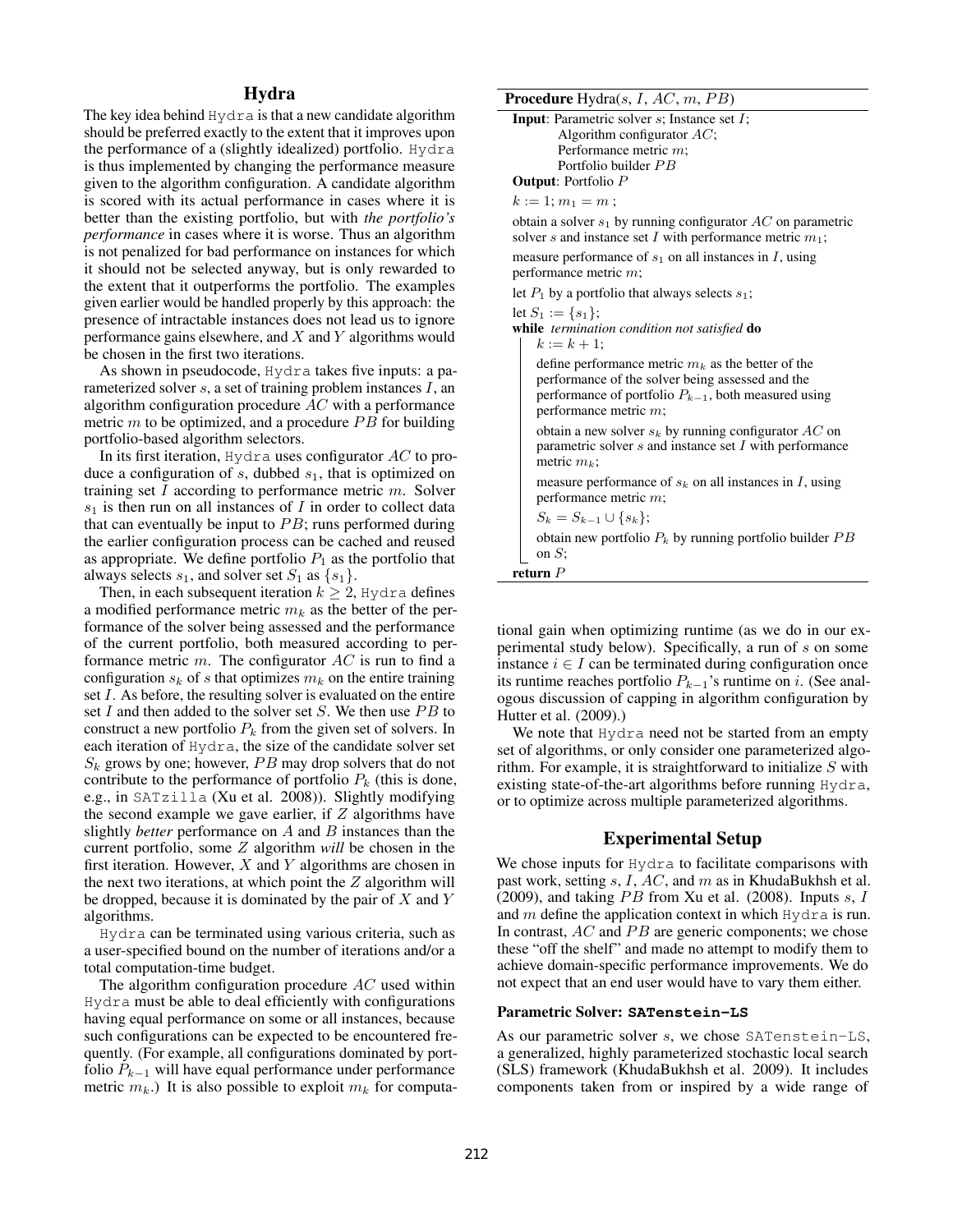state-of-the-art SLS algorithms. SATenstein-LS has 41 parameters that control the selection and behavior of its components, leading to a total configuration space of size  $4.82 \times 10^{12}$ . Automatically-identified configurations of SATenstein-LS have been shown to achieve better performance than existing state-of-the-art SLS algorithms on several well-known instance distributions.

#### **Instances**

We investigated the effectiveness of Hydra on four distributions, drawing on well-known families of SAT instances. Because no state-of-the-art SLS algorithms are able to prove unsatisfiability, we considered only satisfiable instances. We identified these by running all complete algorithms that won a SAT competition category between 2002 and 2007 for one hour. First, the BM data set is constructed from 500 instances taken from each of the six distributions used by KhudaBukhsh et al. (2009) (QCP, SWGCP, FACT, CBMC, R3FIX, and HGEN), split evenly into training and test sets. Second, the INDU data set is a mixture of 500 instances from each of the CBMC and FACT distributions, again split evenly into training and test sets. Third and fourth, the HAND and RAND data sets include all satisfiable instances from the *Random* and *Handmade* categories of the SAT Competitions held between 2002 and 2007; we split the data 1141:571 and 342:171 into training and test sets, respectively.

# Algorithm Configurator: **FocusedILS**

As our algorithm configurator  $AC$ , we chose the FocusedILS procedure from the ParamILS framework, version 2.3 (Hutter et al. 2009). This is the only existing method able to deal with extremely large configuration spaces such as SATenstein-LS's, and indeed was the method used to identify the high-performing SATenstein-LS configurations mentioned previously. FocusedILS compares a new configuration with an incumbent by running on instances one at a time, and rejects the new configuration as soon as it yields weakly worse overall performance on the set of instances than the incumbent. Because we expect many ties in Hydra's modified performance measures  $m_k$ , particularly in later iterations, we changed this mechanism so that new configurations are rejected only once they yield strictly worse overall performance. We also modified FocusedILS to cap all runs at the corresponding runtime for the portfolio  $P_{k-1}$ , as discussed previously.

#### Performance Metric: PAR

As our performance metric we would have liked to use mean runtime. However, the mean is not defined when long runs are capped during configuration, which is necessary in practice. We thus followed KhudaBukhsh et al. (2009), capping runs at 5 seconds and setting our performance metric m to be Penalized Average Runtime–10 (PAR-10); PAR-k of a set of  $r$  runs is the mean over the  $r$  runtimes, where capped runs are counted as having taken  $k$  times the captime. We performed 10 independent FocusedILS runs on training data with different instance orderings and with a one-day time bound.<sup>1</sup>

We kept the parameter configuration that yielded the best PAR score on training data.

## Portfolio Builder: **SATzilla**

As our portfolio builder  $PB$  we used the SATzilla framework (Xu et al. 2008). In brief, SATzilla works as follows. Let  $S$  denote a set of algorithms, let  $I$  denote a set of training instances, let  $D$  represent performance data for each algorithm from  $S$  run on each instance in  $I$ , and let  $F$  represent features computed for each instance in  $I$ . First, up to two solvers from S are selected as "presolvers" using on a localsearch-based subset selection technique, with a fixed time budget taken from  $\{0s, 2s, 5s, 10s\}$ . We use forward selection to reduce the set of features, perform a quadratic basis function expansion, and then again perform forward selection; call the resulting feature set  $F'$ . For each solver in S, we then use a variant of ridge regression to predict  $D$  given  $F'$ ; that is, we build a mapping from the features in  $F'$  to a real value predicting performance. The ridge regression variant deals correctly with censored data and exploits hierarchical hardness models, as described by Xu et al. (2008). At runtime, the portfolio first runs the presolver(s) sequentially. If the instance remains unsolved it then computes the features, evaluates the performance predictor for each algorithm, and runs the algorithm predicted to perform best.

Because performance prediction is imperfect, portfolio performance can improve if a solver is excluded from S. We use solver subset selection to determine the set  $S$  that achieves the best performance on the training data, building the portfolio as described above for each candidate set S.

We computed the same set of features as Xu et al. (2009). For BM and INDU, we only used 40 very efficently computable features (with average feature computation time of 0.04 seconds in both cases) since initial, exploratory experiments showed us that Hydra could achieve performance on the order of seconds on these data sets. For the same reason, we also reduced the time allowed for subset selection on these distributions by a factor of 10, allowing time budgets taken from  $\{0s, 0.2s, 0.5s, 1s\}$ . For RAND and HAND, we used all features except the most expensive ones (LP-based and clause-graph-based features); the average feature computation times were 4.2 seconds and 4.9 seconds, respectively.

#### Challengers

As previously explained, one reason that we studied SLS for SAT is that a wide variety of strong solvers exist for this domain. In particular, we identified 17 such algorithms, which we dub "challengers." Following KhudaBukhsh et al. (2009), we included all 7 SLS algorithms that won a medal in any of the SAT Competitions between 2002 and 2007, and also 5 additional prominent high-performance algorithms. We also included the 6 SATenstein-LS configurations introduced by KhudaBukhsh et al. (2009). While in some sense this set a high bar for Hydra (it had to compete against strong configurations of its own parametric solver) we included these configurations because they were shown to outperform the previous state of the art.

 $1$ SATenstein-LS's parameter space is divided into two disjoint parts; we performed half of our FocusedILS runs on each.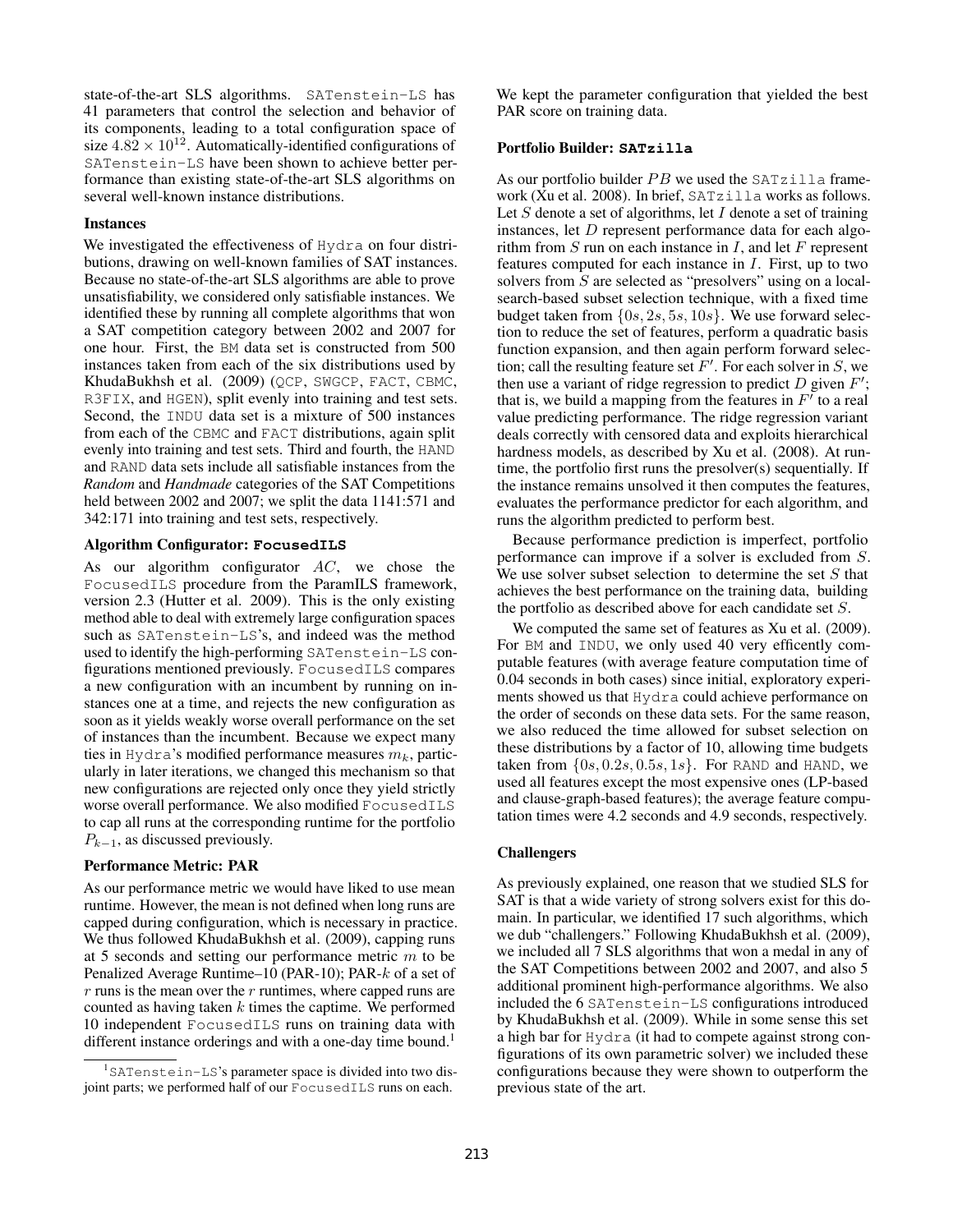## Experimental Environment

We collected training data and performed ParamILS runs on two different compute clusters. The first had 55 dual 3.2GHz Intel Xeon machines with 2MB cache and 2GB RAM, running OpenSuSE Linux 11.1; the second had 384 dual 3.0GHz Intel Xeon E5450 quad-core machines with 16GB of RAM running Red Hat Linux 4.1.2. Although the use of different machines added noise to the runtime observations in our training data, it had to be done to leverage additional computational resources. To ensure that our results were meaningful, we gathered all test data using only the first cluster; all results reported in this paper were collected using this data, and the data was used for no other purpose. Runtime was always measured as CPU time.

# Results

To establish a baseline for our empirical evaluation, we first ran all 17 challenger algorithms on each of our test sets. The best-performing challengers are identified in the third column of Table 1, and their PAR-10 scores are shown in the fourth column. We also report the percentages of instances that each algorithm solved.

Next, we used SATzilla to automatically construct portfolios, first from the 11 manually crafted challenger algorithms, and then from the full set of 17 challengers that also included the 6 SATenstein-LS solvers. As can be seen from column 6 of Table 1, the latter portfolios perform much better than the best individual challenger, and the same holds for the former, more limited portfolios (column 5) as compared to the best of their 11 handcrafted component solvers. As one would expect, the performance gain was particularly marked for instance set BM, which is highly heterogeneous. In all cases, the inclusion of the 6 SATenstein-LS solvers, which were derived by automatic configuration on the six instance distributions considered by KhudaBukhsh et al. (2009), led to improved performance. While this was expected for BM and INDU, which are combinations of the instance distributions for which the 6 SATenstein-LS solvers were built, we were more surprised to observe the same qualitative effect for RAND and HAND.

In column 7, Table 1 shows the performance of the single SATenstein-LS configuration that was obtained in the initial phase of Hydra. Comparing these results to those the portfolio obtained after 7 iterations (column 8), we see that Hydra is indeed able to automatically configure solvers to work well as components of a portfolio. Furthermore, in all cases the Hydra portfolio outperformed the portfolio of 11 challengers. The Hydra portfolio outperformed the portfolio of 17 challengers in RAND and HAND, and effectively tied with it in BM and INDU. Note that these latter distributions are those for which SATenstein-LS solvers were specifically built; indeed, we found that the 17-challenger portfolios relied very heavily on these solvers. Furthermore, we note that KhudaBukhsh et al. (2009) devoted about 240 CPU days to the construction of the 6 SATenstein-LS solvers, while the construction of the entire Hydra[D,7] portfolio required only about 70 CPU days.

Overall, recall that the success of the challenger-based

portfolios depends critically upon the availability of domain knowledge in the form of very strong solvers (some handcrafted, such as 11 of the challengers, and some constructed automatically based on clearly-delineated instance distributions, such as the 6 SATenstein-LS solvers). In contrast, Hydra always achieved equivalent or significantly better performance *without* relying on such domain knowledge.

Figure 1 shows the PAR-10 performance improvements achieved in each Hydra iteration, considering both training and test data for BM and INDU. (The plots for HAND and RAND are not shown here, but closely resemble that for BM.). In all cases, test performance closely resembled training performance. Hydra's test performance improved monotonically from one iteration to the next. Furthermore, on BM, HAND and RAND, Hydra achieved better performance than the best challenger after at most two iterations. On INDU, Hydra took five iterations to outperform the best challenger, SATenstein-LS[CBMC]. While this might seem surprising considering that the latter is a configuration of SATenstein-LS, it is explained by the fact that each Hydra iteration was allowed much less CPU time than KhudaBukhsh et al. (2009) allocated for the construction of SATenstein-LS[CBMC].

Figure 2 compares the test-set performance of Hydra[D,1] and Hydra[D,7] for BM and INDU. (The plots for HAND and RAND are not shown here, but resemble the  $BM$  plot.) Note that  $Hydra[D,7]$  is substantially stronger than  $Hydra[D,1]$ , particularly on hard instances. The fact that  $Hydra[D,1]$  sometimes outperforms  $Hydra[D,7]$  is due to the facts that the feature-based selection does not always choose the best solver from the given portfolio, and that the algorithms are randomized.

Table 2 shows, over each of the 7 iterations, the fraction of training instances solved by each Hydra portfolio component. Obviously, a total of  $k$  solvers are available in each stage  $k$ . Note that solver subset selection does lead Hydra to exclude solvers from the portfolio; this happens, e.g., on RAND, where the third solver was dropped in iteration 7. Another interesting effect can be observed in iteration 3 on INDU, where the second solver was effectively replaced by the third, whose instance share is marginally higher. Had we allowed the algorithm configurator to run longer in iteration 2, it would eventually have found this latter solver. The fact that it was found in the subsequent iteration illustrates Hydra's ability to recover from insufficient allocation of runtime to the algorithm configurator. A similar phenomenon occurred in iterations 6 and 7 on INDU. The solver found in iteration 6 turned out not to be useful at all, and was therefore dropped immediately; in the next round of algorithm configuration a useful solver was found. (However, we see in Figure 1 that the overall benefit derived from using this latter solver turned out to be quite small.) Finally, we note that for all four distributions, the Hydra[D,7] portfolios consisted of at least 5 solvers, each of which were executed on between 6.8 and 41.8% of the instances. This indicates that the individual solvers constructed by Hydra indeed worked well on sizeable subsets of our instance sets, without the explicit use of problem-dependent knowledge (such as instance features) for partitioning these sets.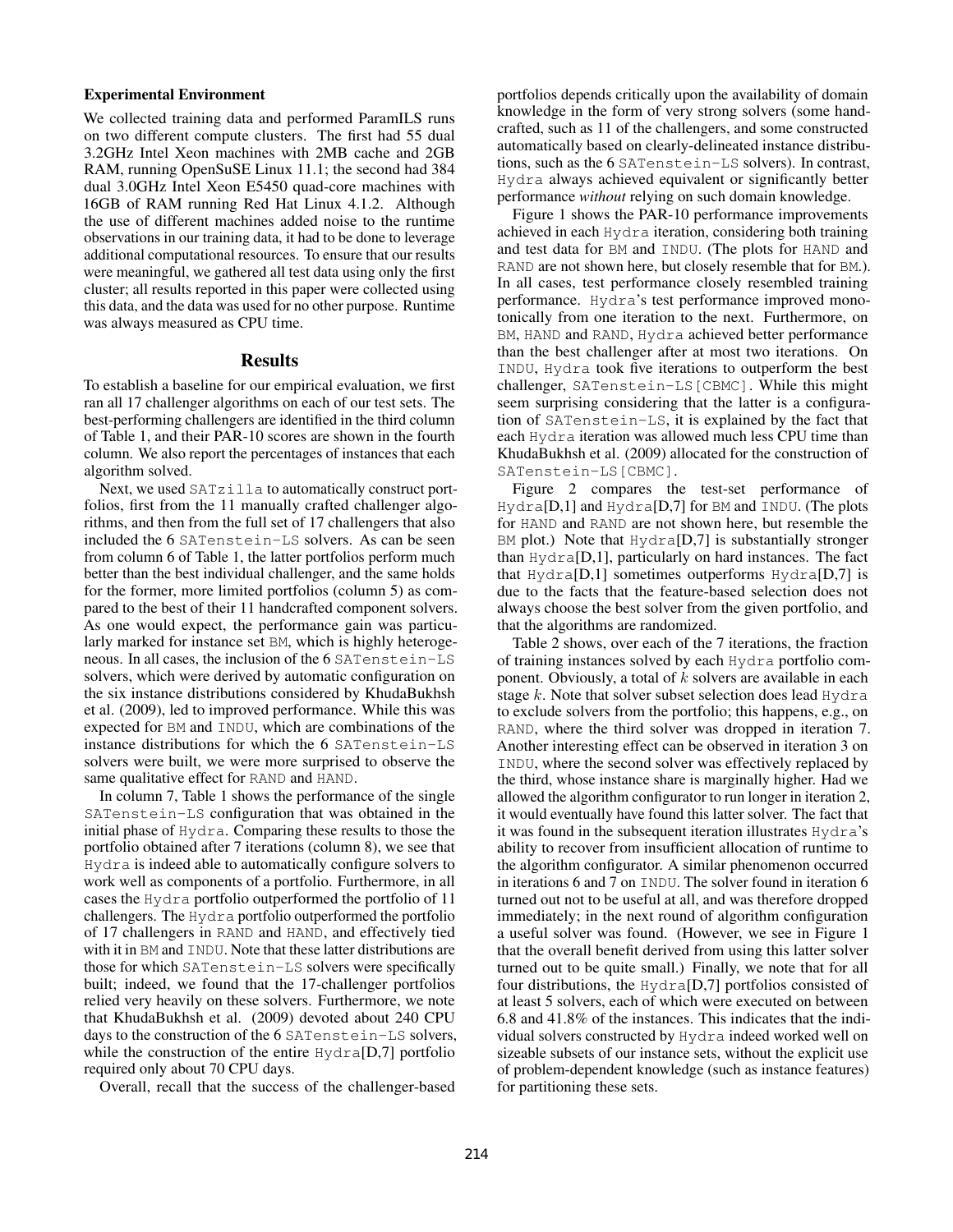| Dataset     | Metric        | <b>Best Challenger</b> | Chall. Perf | Portf. 11-Chall. | Portf. 17-Chall. | Hydra[D,1] | Hydra[D,7] |
|-------------|---------------|------------------------|-------------|------------------|------------------|------------|------------|
| <b>BM</b>   | PAR Score     | SATenstein-LS [FACT]   | 224.53      | 54.04            | 3.06             | 249.44     | 3.06       |
|             | Solved $(\%)$ |                        | 96.4        | 99.3             | 100              | 96.0       | 100        |
| INDU        | PAR Score     | SATenstein-LS[CBMC]    | 11.89       | 135.84           | 7.74             | 33.49      | 7.77       |
|             | Solved $(\%)$ |                        | 100         | 98.1             | 100              | 100        | 100        |
| <b>RAND</b> | PAR Score     | qNovelty <sup>+</sup>  | 1128.63     | 897.37           | 813.72           | 1166.66    | 631.35     |
|             | Solved $(\%)$ |                        | 81.6        | 85.5             | 86.9             | 80.8       | 89.8       |
| HAND        | PAR Score     | $adaptG^2WSAT_+$       | 2960.39     | 2670.22          | 2597.71          | 2915.22    | 2495.06    |
|             | Solved $(\%)$ |                        | 50.9        | 55.8             | 56.9             | 51.7       | 58.7       |

Table 1: Performance comparison between Hydra, SATenstein-LS, challengers, and portfolios based on 11 (without 6 SATenstein-LS solvers) and 17 (with 6 SATenstein-LS solvers) challengers. All results are based on 3 runs per algorithm and instance; an algorithm solves an instance if its median runtime on that instance is below the given cutoff time.



Figure 1: Hydra's performance progress after each iteration, for BM (left) and INDU (right). Performance is shown in terms of PAR-10 score; the vertical lines represent the best challenger's performance for each data set.

# **Conclusions**

In this work we introduced Hydra, a new automatic algorithm design approach that combines portfolio-based algorithm selection with automatic algorithm configuration. We applied Hydra to SAT, a particularly well-studied and challenging problem domain, producing high-performance portfolios based only on a single highly parameterized SLS algorithm, SATenstein-LS. Our experimental results on widely-studied SAT instances showed that Hydra significantly outperformed 17 state-of-the-art SLS algorithms. Hydra reached, and in two of four cases exceeded, the performance of portfolios that used all 17 challengers as candidate solvers, 6 of which had been configured automatically using domain knowledge about specific types of SAT instances. At the same time, the total CPU time used by Hydra to reach this performance level for each distribution was less than a third of that used for configuring the 6 automatically-configured challengers.

One obvious direction for future work is to use Hydra to build portfolios of complete SAT solvers. We also intend to apply Hydra to mixed integer programming problems, for which there are very few strong solvers. Finally, we are interested in studying versions of Hydra that leverage different algorithm configuration and portfolio building methods.

# References

Ansótegui, C.; Sellmann, M.; and Tierney, K. 2009. A gender-based genetic algorithm for the automatic configuration of algorithms. In *Proc. CP*, 142–157.

Balaprakash, P.; Birattari, M.; and Stützle, T. 2007. Improvement strategies for the F-race algorithm: Sampling design and iterative refinement. In *Hybrid Metaheuristics*, 108–122.

Carchrae, T., and Beck, J. C. 2005. Applying machine learning to low knowledge control of optimization algorithms. *Computational Intelligence* 21(4):373–387.

Fukunaga, A. S. 2002. Automated discovery of composite sat variable-selection heuristics. In *Proc. AAAI*, 641–648.

Gagliolo, M., and Schmidhuber, J. 2006. Learning dynamic algorithm portfolios. *Annals of Mathematics and Artificial Intelligence* 47(3-4):295–328.

Gaspero, L. D., and Schaerf, A. 2007. EasySyn++: A tool for automatic synthesis of stochastic local search algorithms. In *Proc. SLS*, 177–181.

Gomes, C. P., and Selman, B. 2001. Algorithm portfolios. *Artificial Intelligence* 126(1-2):43–62.

Gratch, J., and Dejong, G. 1992. COMPOSER: A proba-